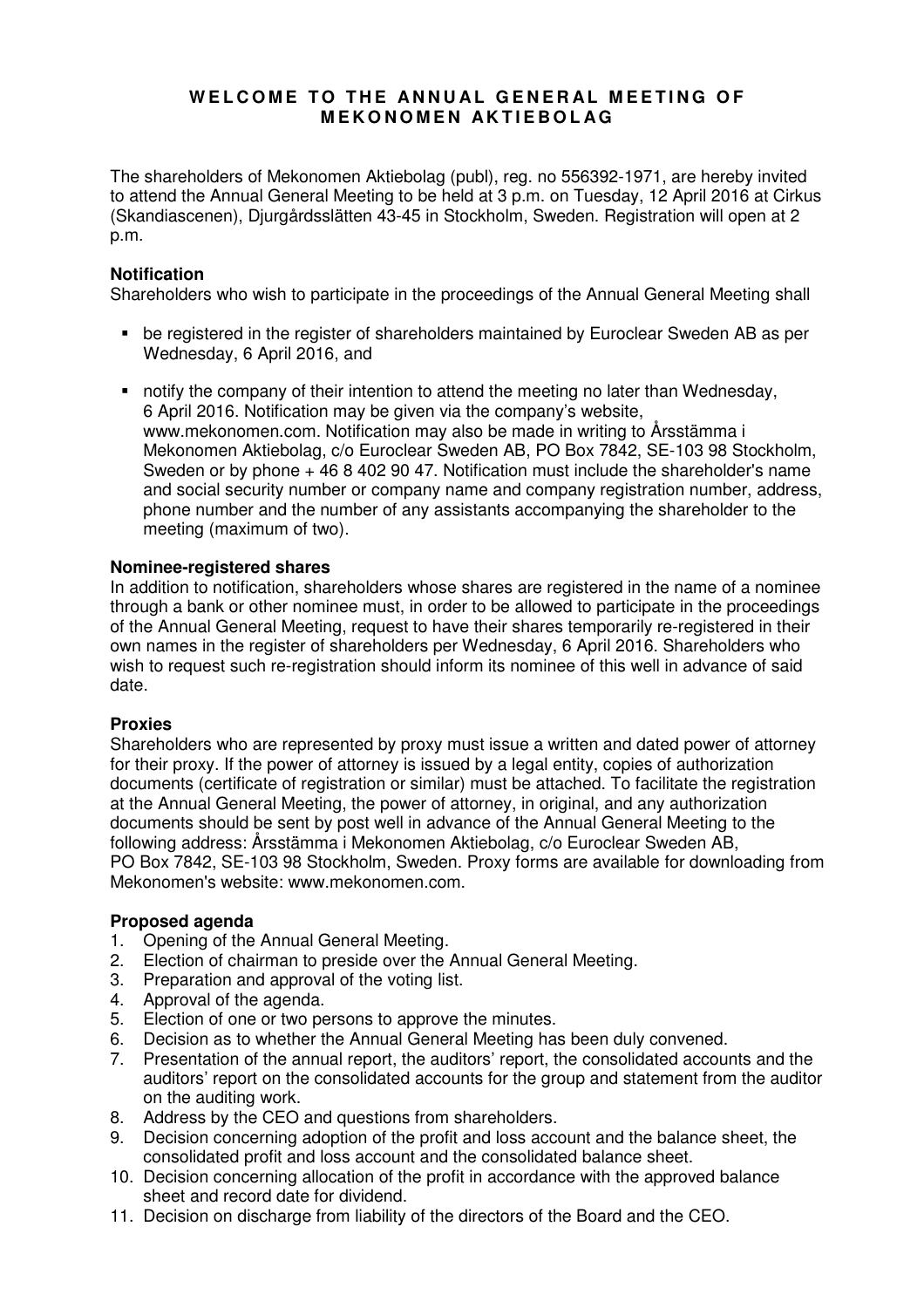- 12. Presentation of the Nominating Committee's proposals.
- 13. Determination of the number of directors of the Board and deputies of the Board to be elected by the Annual General Meeting.
- 14. Determination of directors' and auditors' fees.
- 15. Election of chairman of the Board, other directors of the Board and deputy directors, if any.
- 16. Election of auditor.
- 17. Determination of guidelines for appointment of the Nominating Committee etc.
- 18. Determination of guidelines for remuneration to senior executives.
- 19. Resolution on employees' acquisition of shares in subsidiaries.
- 20. Resolution on authorization of the Board to issue new shares.
- 21. Closing of the Annual General Meeting.

# **The Nominating Committee's proposals**

# **Items 2 and 13 - 16 - Chairman of the Annual General Meeting, number of directors and deputy directors, fees, chairman of the Board and other directors and auditor**

The Nominating Committee of Mekonomen, which has been appointed in accordance with the guidelines decided upon at the 2015 Annual General Meeting, consists of Caroline Berg (Axel Johnson Aktiebolag), committee chair, Jonathan Mårtensson (Handelsbanken Fonder), Mats Gustafsson (Lannebo Fonder) and Annika Andersson (Swedbank Robur fonder). Kenneth Bengtsson, chairman of the Board, is co-opted member of the Nominating Committee.

The Nominating Committee makes the following proposals.

- Item 2 Kenneth Bengtsson as chairman of the Annual General Meeting.
- Item 13 Seven meeting-elected directors of the Board and no deputy directors.
- Item 14 Fees to meeting-elected directors of the Board whom are not employed by the company (the proposal entails an increase for the chairman with SEK 150,000 and an increase for other directors with SEK 10,000 compared to the previous year) and members of the Board committees in accordance with the following:
	- SEK 550,000 payable to the chairman,
	- SEK 310,000 payable to the vice chairman,
	- SEK 270,000 payable to each of the other directors.
	- SEK 60,000 payable to the chairman of the Audit Committee.
	- SEK 35,000 payable to each of the other members of the Audit Committee,
	- SEK 35,000 payable to the chairman of the Remuneration Committee, and
	- SEK 25,000 payable to each of the other members of the Remuneration Committee.

The increase in fees for the chairman and directors are motivated by the comparative analysis that the Nomination Committee has made to other listed companies with similar business and market value. The Nominating Committee deems, based on this comparative data, that the fees proposed are in line with market conditions.

Auditor fees shall be payable in accordance with approved account.

Item 15 Re-election of directors Kenneth Bengtsson, Caroline Berg, Kenny Bräck, Malin Persson, Helena Skåntorp and Christer Åberg.

New-election of Mia Brunell Livfors as director of the Board.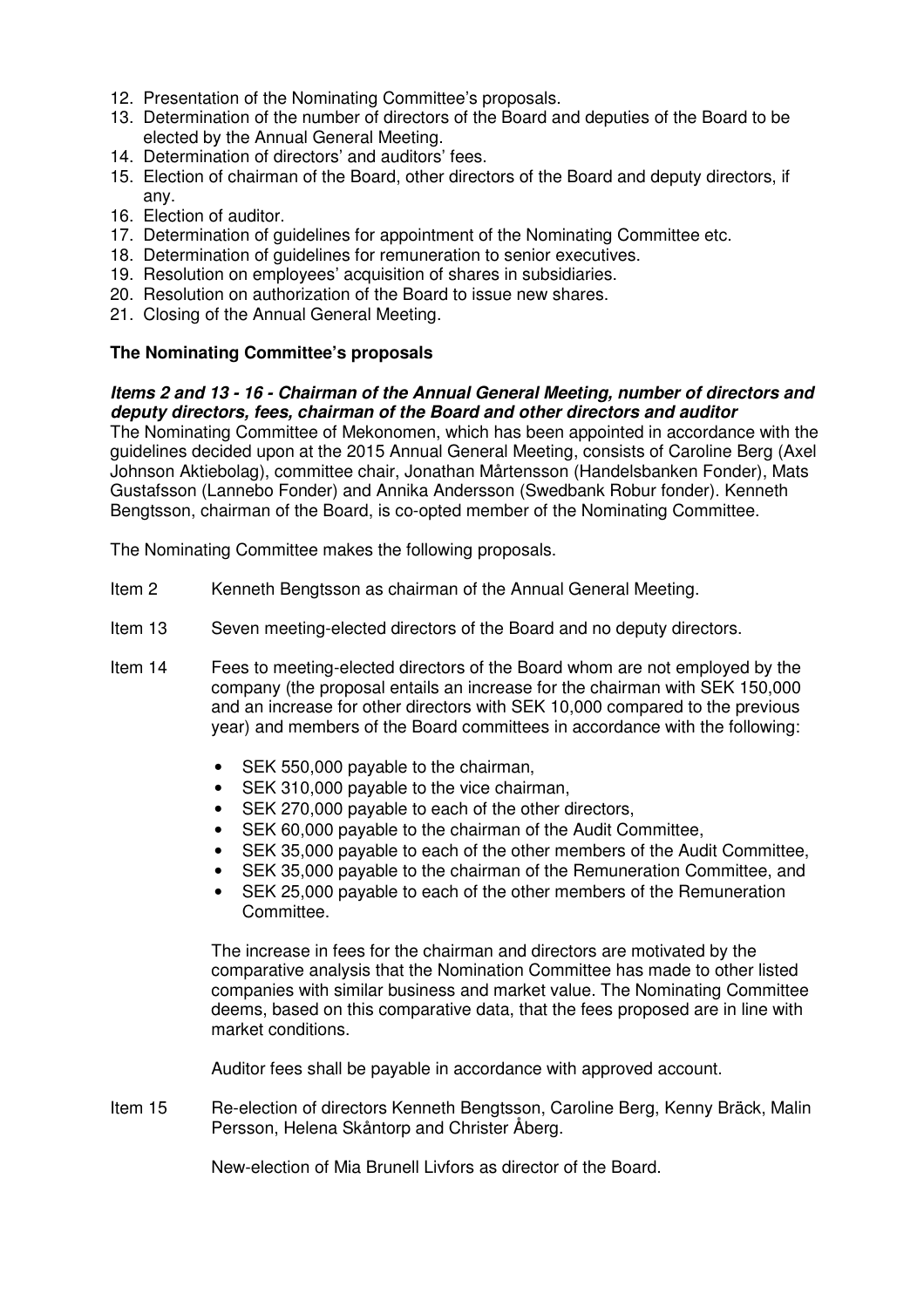Mia Brunell Livfors (b. 1965) is since 2015 the President and CEO of Axel Johnson Aktiebolag. Mia Brunell Livfors was between 2006 – 2014 the President and CEO of Investment AB Kinnevik and before that she was, inter alia, CFO of Modern Times Group MTG. Mia Brunell Livfors is currently, inter alia, chairman of Axstores AB and director of Martin & Servera Aktiebolag, Axel Johnson International Aktiebolag, Stena Aktiebolag and Efva Attling Stockholm Aktiebolag.

Re-election of Kenneth Bengtsson as chairman of the Board.

Item 16 Re-election of the chartered auditing firm PricewaterhouseCoopers AB as the company's auditor from the conclusion of the Annual General Meeting 2016 to the conclusion of the Annual General Meeting 2017. The auditing firm has stated that, provided that the Nomination Committee's proposal is approved by the Annual General Meeting, the authorized public accountant Lennart Danielsson will be chosen as auditor in charge.

### **Item 17 - Guidelines for appointment of the Nominating Committee etc**

The Nominating Committee proposes that the Annual General Meeting 2016 adopts the following.

Mekonomen shall have a Nominating Committee consisting of four directors. The four largest shareholders of Mekonomen shall be contacted by the board of directors based on the record provided by Euroclear Sweden AB on the registered shareholders of the company as of 31 August 2016. Each of the four largest shareholders shall be entitled to appoint one member each. Should any of the four largest shareholders abstain from its right to appoint a member to the Nominating Committee, the right to appoint such member shall transfer to the subsequent largest shareholder. The chairman of the Nominating Committee shall, unless its members agree otherwise, be the member representing the largest shareholder.

The Nominating Committee's composition shall be publicly announced by Mekonomen as soon as the Nominating Committee has been appointed. The Nominating Committee's mandate period runs until a new Nominating Committee has been appointed.

If a member of the Nominating Committee leaves the committee before its assignment has been completed or if a material change occurs in the ownership structure after the appointment of the Nominating Committee, the Nominating Committee's composition shall be changed in accordance with the above procedure. Deadline for changes in the composition of the Nominating Committee is three months before the Annual General Meeting. A shareholder who has appointed a member to the Nominating Committee is always entitled to replace such member or appoint a new member should its member leave the assignment.

Changes in the Nominating Committee's composition shall be publicly announced on Mekonomen's website.

Fees will not be paid to the members of the Nominating Committee.

The Nominating Committee is tasked with submitting recommendations for the following ahead of the Annual General Meeting:

- Chairman to preside over the Annual General Meeting,
- The number of directors and deputy directors,
- Directors' and auditor's fees, and any special fees for committee work,
- Chairman and other directors of the Board,
- **-** Auditors,
- Guidelines for appointment of the Nominating Committee.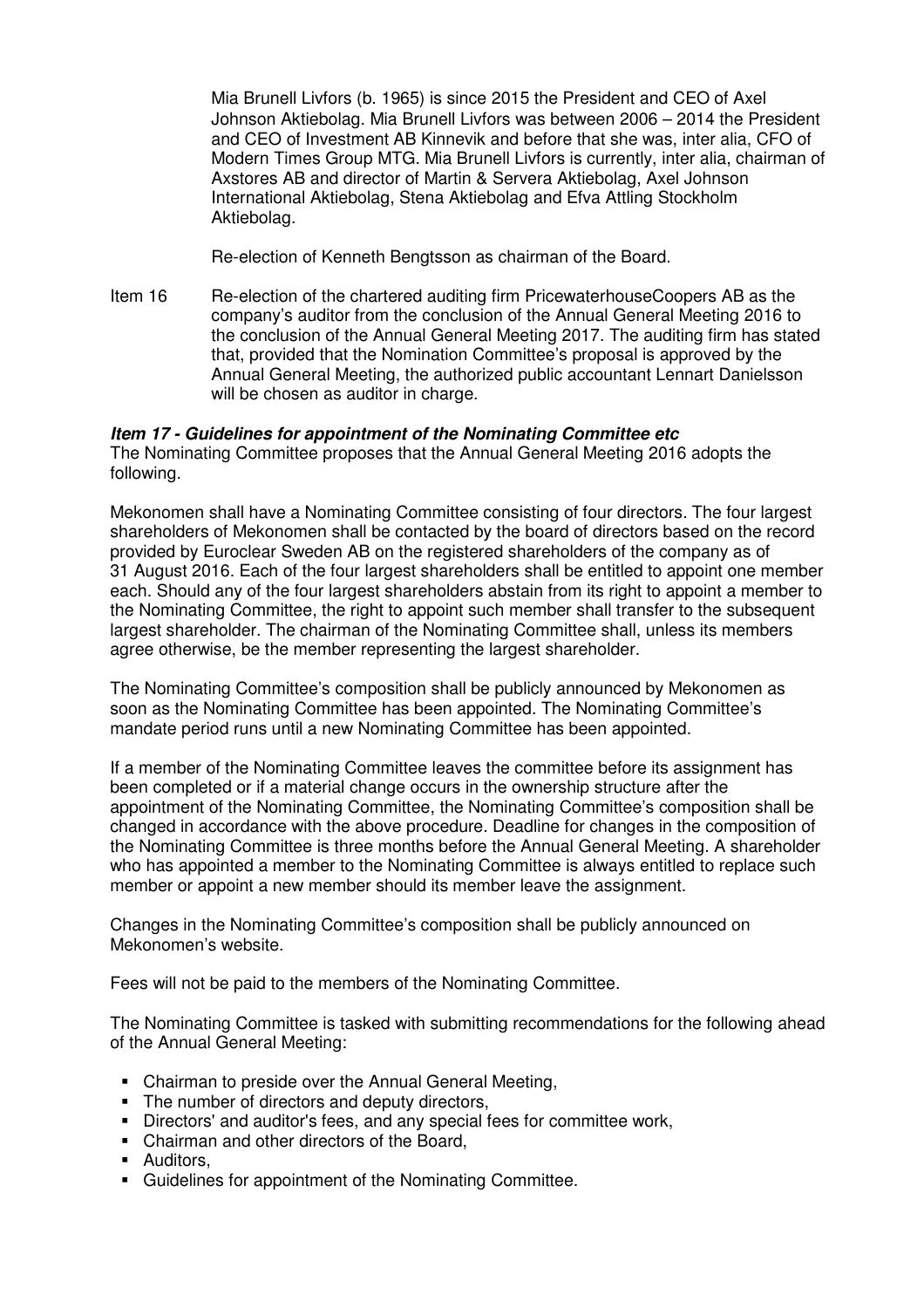The Nominating Committee shall in connection with its assignment fulfil the duties which, according to the Swedish Code of Corporate Governance, are incumbent upon Mekonomen's nominating process, and at the request of the Nominating Committee, Mekonomen shall provide personnel resources, such as a secretarial function for the committee, to facilitate its work. Where needed, Mekonomen shall also be able to bear reasonable cost for external consultants which are deemed by the Nominating Committee to be necessary for the committee to fulfil its assignment.

# **The Board of Directors' proposals**

# **Item 10 – Dividend and record date**

The Board proposes a dividend of SEK 7.00 per share and 14 April 2016 as record date for dividend. Given the proposed record date, dividends are expected to be paid out via Euroclear Sweden AB on 19 April 2016. The last day to trade in Mekonomen's shares including the right to the dividend is 12 April 2016.

# **Item 18 - Guidelines for remuneration to senior executives**

The Board proposes that the Annual General Meeting 2016 adopts the following guidelines for remuneration to senior executives.

The Board is of the opinion that it is highly important that there is a clear relationship between the remuneration and the values and financial objectives of the Mekonomen group, both in the short and the long term. The Board's proposal for guidelines for remuneration entail that the company shall offer competitive compensation, which will enable the Mekonomen group to recruit and keep executives, and that the criteria for deciding the compensation shall be based on the importance of the individual's work duties as well as their competence, experience and performance. The compensation shall consist of the following components:

- fixed base salary,
- variable remuneration.
- **pension benefits.**
- other benefits, and
- severance terms.

The guidelines include the group management, currently consisting of seven senior executives including the CEO.

The remuneration shall be decided by the Remuneration Committee of the Board. The remuneration to the CEO shall however be decided by the Board in its entirety.

# Fixed base salary

Mekonomen shall offer a fixed base monthly salary which shall be competitive in comparison with the market conditions. The fixed salary constitutes compensation for committed work performed at a high professional level, which creates added value for the customers, shareholders and personnel of Mekonomen.

#### Variable remuneration

In addition to the fixed base salary, Mekonomen shall offer variable short term as well as long term remuneration which shall be based on the fulfilment of Mekonomen's objectives for:

- the result of Mekonomen Group, and
- **individual qualitative parameters.**

The allocation between base salary and variable compensation shall be proportionate to the responsibility and authority of the executive.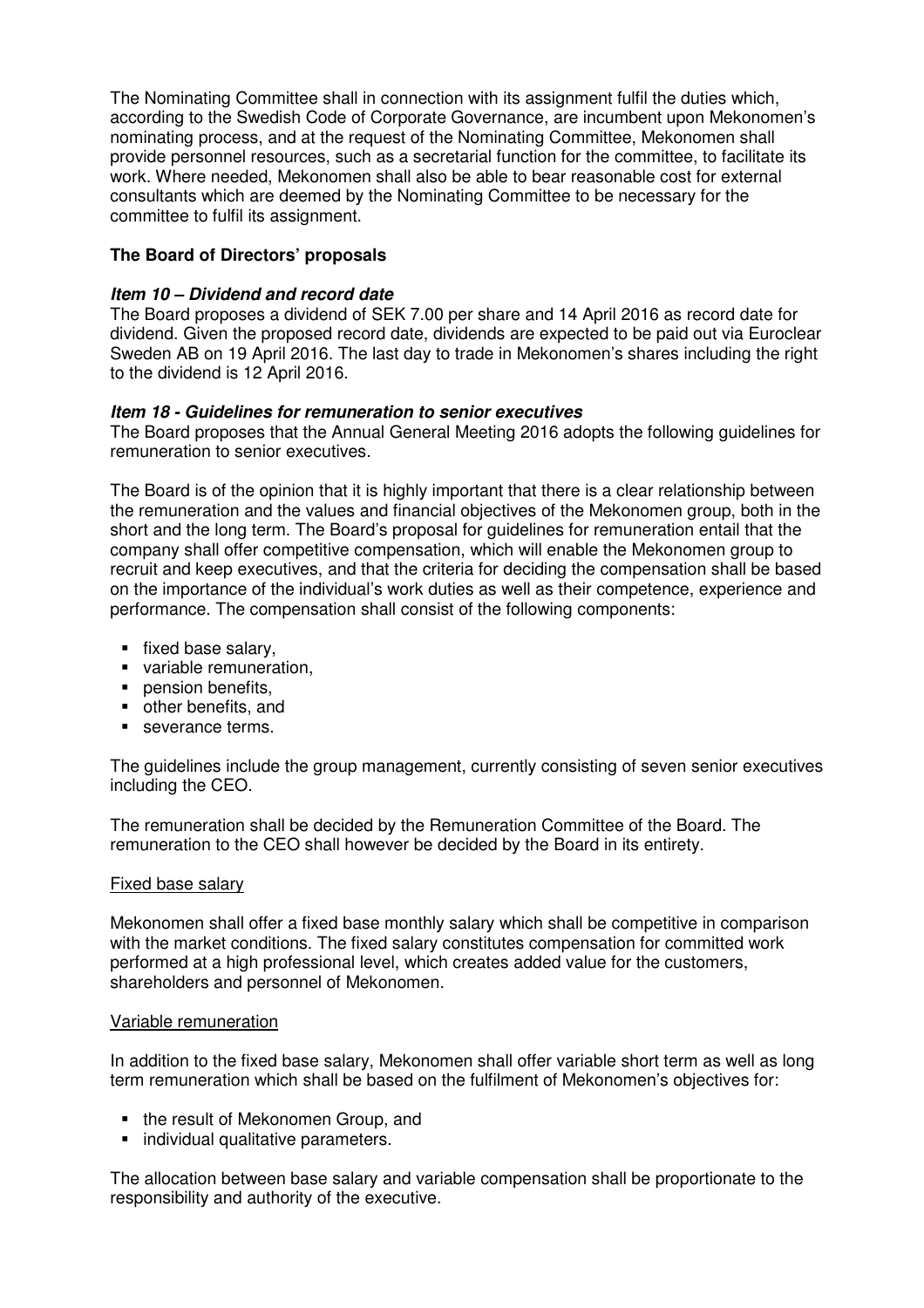The short term variable compensation is capped at a certain percentage of the fixed annual salary. The percentage is linked to the position of the individual and varies between 33 and 60 percentage points for members of the group management.

The long term variable compensation shall be calculated on the results of the Mekonomen group for the financial years 2016 - 2018. In addition to the seven members of the group management, a number of selected key employees will be offered to partake in the long term program. The criteria for determining the amount for each individual is decided by the Remuneration Committee of the Board of Directors (except for the CEO, whose criteria is set by the Board in its entirety). The total cost for Mekonomen over the period for this program will not exceed MSEK 32. An additional requisite for disbursements under the long term program is that the average share price of the Mekonomen share on Nasdaq Stockholm on the last trading day in December 2018 shall exceed the Nasdaq Stockholm PI index for the program period. The compensation may fall out completely, partially or not at all depending on the results of Mekonomen group during the term of the long-term compensation program.

When the compensation program is resolved upon by the Annual General Meeting, the previous compensation program for the period 2014 - 2016 shall expire. No payments based on this program has been made.

The right to variable compensation is conditional upon the executive still being employed at the Annual General Meeting 2019.

#### Pension benefits

Pension benefits are paid with an amount based on the Swedish ITP-plan or the corresponding system for employees abroad. The pension qualifying income is the fixed base salary. However, the CEO's pension benefit amounts instead to a maximum of 30 per cent of the fixed base salary.

#### Other benefits and severance terms

A maximum notice period of twelve months applies. Severance pay upon termination from the company amounts to a maximum of twelve month's salary. The notice period for senior executives, by their own initiative, is six months.

Other benefits consist mainly of car benefit.

#### Information on previously decided remuneration

All previously decided remuneration that has not yet been paid out is within the parameters set out above.

According to the guidelines adopted by the Annual General Meeting 2015, the CEO shall receive pension benefits amounting to a maximum of 29 per cent of the fixed base salary. Following the conditions in the new CEO's employment agreement, the Board resolved, in deviation from the guidelines, that from the 15 June 2015, the CEO instead shall receive pension benefits amounting to a maximum of 30 per cent.

#### Authorization of the Board

The Board is authorized to depart from these guidelines, if in an individual case there are special reasons for doing so.

The guidelines adopted by the Annual General Meeting 2015 have (except for was is stated above) been followed.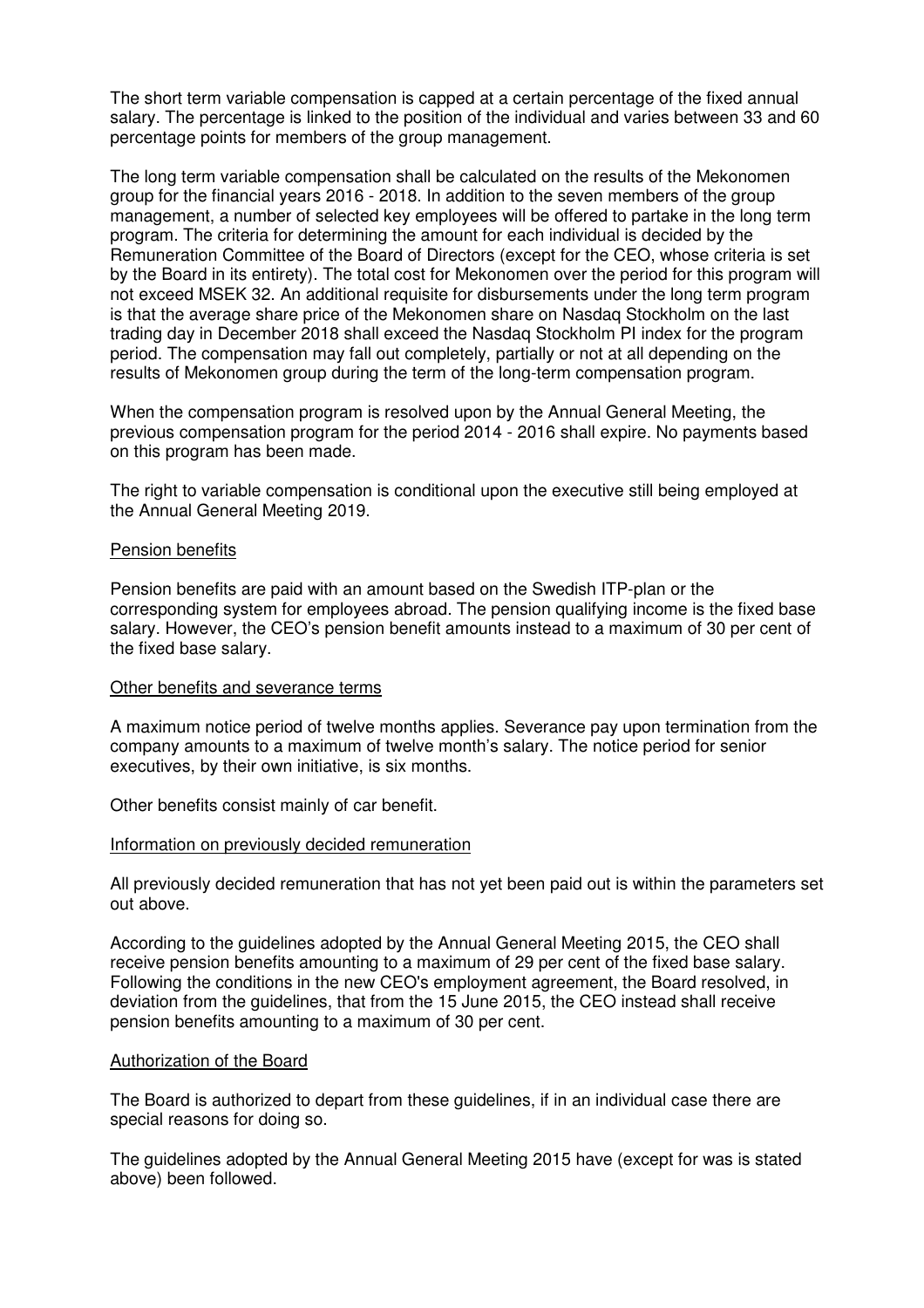### **Item 19 - Employees' acquisition of shares in subsidiaries**

The Board proposes that the Annual General Meeting 2016 resolves to adopt the following.

The Mekonomen group of companies contains wholly and partly owned Swedish and non-Swedish companies which operate Mekonomen workshops, so called workshop companies (in addition to the workshops which are part of the Mekonomen network as independent businesses). The partners in these workshop companies are, alongside the Mekonomen group, the manager in the workshop company.

Mekonomen deems it important that the workshop managers employed by the Mekonomen group have an interest in the long term financial development of the said companies.

With the purpose of increasing the long term commitment among the workshop managers also in the wholly owned companies and to increase their interest in the proceeds of the workshops, the Board proposes that the Annual General Meeting decides that the employed workshop managers in the wholly owned companies shall be entitled to acquire shares in the relevant company through the purchase of existing shares, in order to make such managers partners in the workshop companies.

The thus acquired shares shall amount to a maximum of nine (9) per cent of the total shares in each company. The Mekonomen group will thus hold shares corresponding to at least 91 per cent.

The acquisitions shall be made at market value. Payment for such shares shall be made in cash. The acquisitions shall be completed no later than 31 December 2016.

As a result of the resolution adopted by the Annual General Meeting 2015 on the corresponding matter, no store and work shop managers have become shareholders in their respective company. The Board believes that work shop managers should be offered to acquire shares in the company in which they are employed also during 2016, in accordance with the principles which were adopted by the Annual General Meeting 2015.

The Mekonomen group currently contains 16 wholly owned and 11 partly owned companies which operate 34 workshops.

#### **Item 20 - Authorization of the Board to issue shares**

The Board proposes that the Annual General Meeting 2016 resolve to adopt the following.

The Board is authorized, for the time period until the next Annual General Meeting, at one or several occasions, with preferential rights for the shareholders, or with deviation from shareholder preferential rights, to resolve upon new issues of a maximum of 3,590,149 shares.

Such decision on new issue may include provisions that payment, in addition to cash payment, may be made in kind, through set-off or as else is set forth in chapter 13 section 5 paragraph 1 item 6 of the Swedish Companies Act.

The reason for the proposal is to enable Mekonomen to issue shares as payment in relation to acquisitions of companies or parts of companies and/or of assets, which the Board deems to add value to the business of the Mekonomen group, and to be able to raise capital for such acquisitions.

The subscription price for shares in a new issue made under the authorization and which is made without the shareholders' preferential rights shall be market-based. The Board is also authorized to further resolve upon other terms.

The Board, the CEO or any person empowered by the Board, is authorized to make minor amendments to the resolutions set out above to the extent necessary in connection with the filing of requisite documents with the Swedish Companies Registration Office.